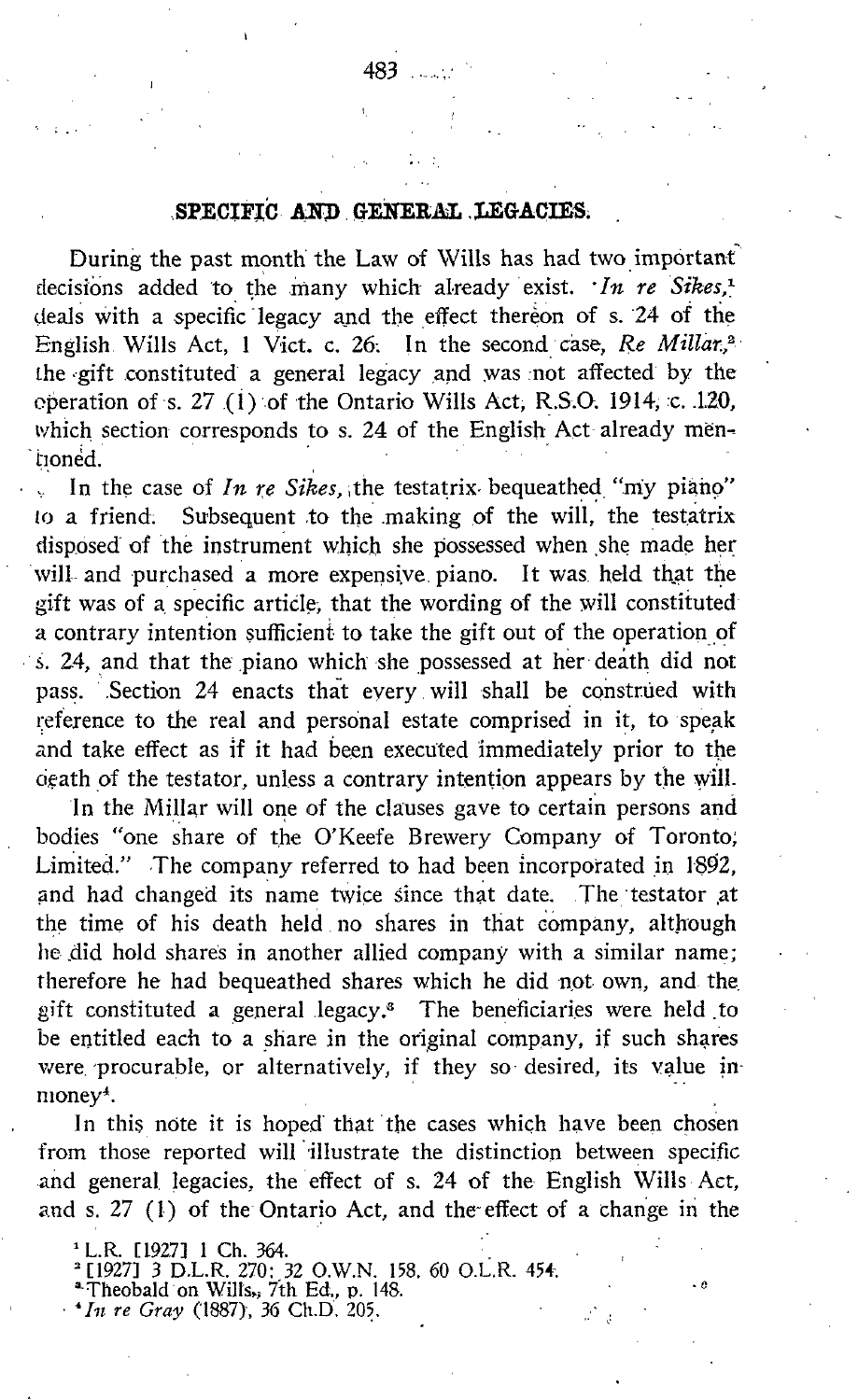name or nature of an article between the date of the will disposing of it and the death of the testator.

The case of *Goodlad* v. Burnett,<sup>5</sup> seems to be the leading case on the subject, and the following passage taken from the judgment of Vice-Chancellor Sir W. Page Wood has been quoted many times :

"When I refer to a particular thing . . . and bequeath it as 'my ring' or 'my horse,' it seems to me there might be considerable difficulty in saying that the 'contrary intention,' to which the Act (Wills Act) in its 24th section refers, does not appear on the face of the will; but when a bequest is of that which is generic-of that which may be increased or diminished, then, I apprehend, the Wills Act requires something more on the face of the will for, the purpose of indicating such 'contrary intention' than the mere circumstance that the subject of the bequest is designated by the pronoun 'my."' In this case, the, the testatrix had bequeathed "my New Three-and-a-quarter per Cent. Annuities," and it was held that the bequest comprised all the new three-and-a-quarter per cent. annuities which she had at the time of her death.

Bothamley v. Sherson,<sup> $\theta$ </sup> is a case which has not been referred to very frequently, but which seems to be still' good law. It holds that legâcies'which before the passing of the Wills Act would have been specific remain specific, and a gift of "all my stock in the M. R. Company" is specific. The legatee was held entitled to the stock which the testator' held at the date of the will. Prior to his death the testator had transferred this stock, subject to a re-transfer to himself, which had not taken place before his death. Referring to Knight v. Davis,<sup> $\tau$ </sup> it was held that where a specific legacy is pledged by, the testator, the specific legatee is entitled to compensation to the amount of the legacy, against the general assets of the testator.

In  $In$   $re$  Slater<sup>s</sup> the testator bequeathed "the interest from money invested in" a certain company. Between the making of the will and the death this company was handed over to another company, which issued stock to the testator as compensation in respect of the ordinary stock which he held in the original company at the date of his will. By virtue of s. 24, it was held that as a matter of construction, this bequest passed so much and no more money than the testafôr had invested in the original company at the time of his death.

In re Gillins<sup>9</sup> holds that where a testator wills 25 shares in a company which at the time of the' making of the will were worth £50 each, and which owing to a reorganization were worth only'

- 
- <sup>6</sup> <sup>1</sup> K. & J. 341, at p. 348. (1875) L.R. <sup>20</sup> Eq. <sup>304</sup> . ' <sup>3</sup> My. & K. 358. "
- 
- <sup>1</sup> [19061 <sup>2</sup> Ch. 480, affirmed [10071 <sup>1</sup> Ch. 665.
- ' [ 19091 <sup>1</sup> Ch. 345 .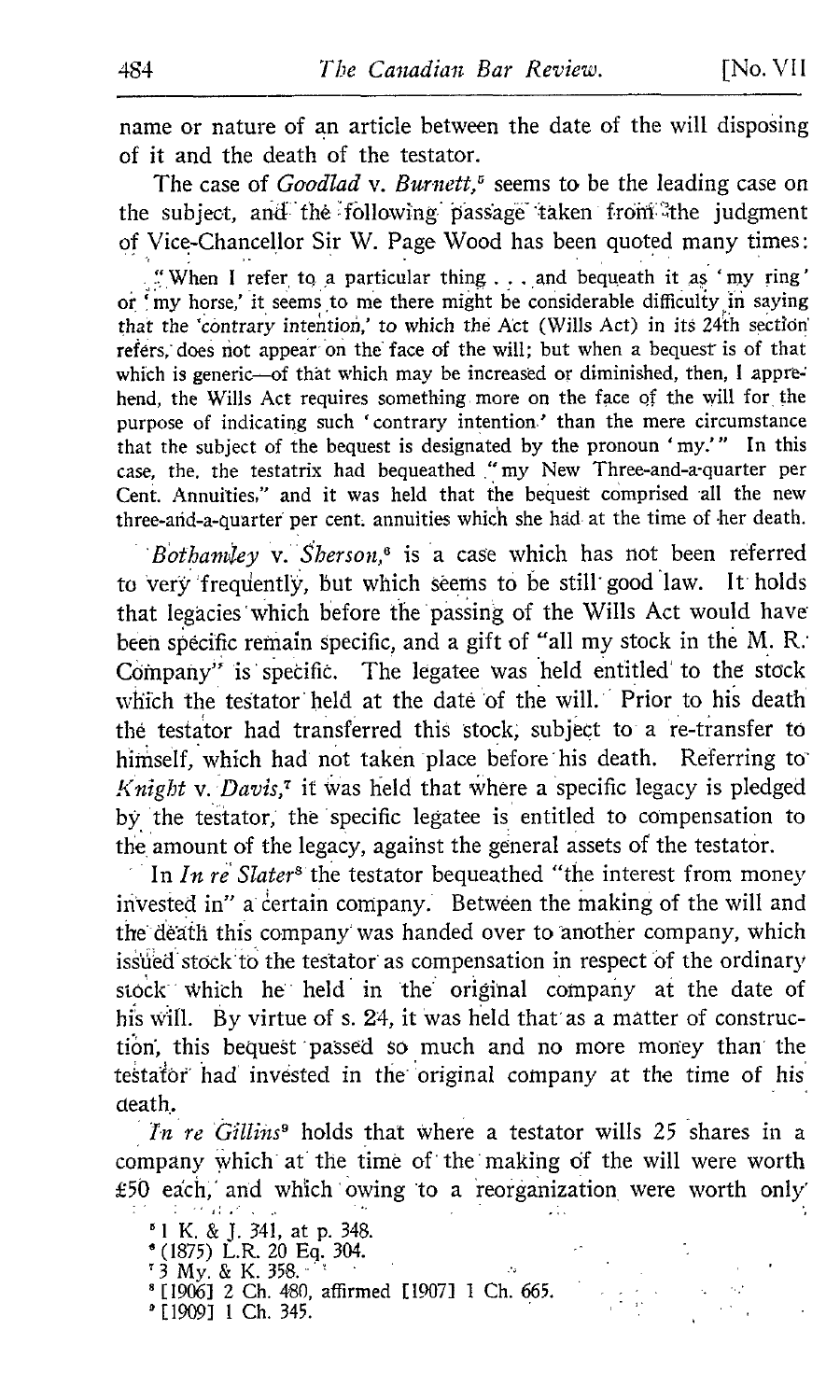Sept., 1927]

e de la £10 at the time of the death, s. 24 applies, and the £10 shares were the ones which passed, the legacy being a general one.

In re Clifford<sup>10</sup> decides that a bequest of "23 shares belonging to me in a certain company" is a specific legacy of a thing which could neither be increased nor diminished by events subsequent to the will, and there was a sufficient contrary intention to exclude the operation of s. 24 of the Wills Act. Between the date of the will and the death, the 23 shares, owing to re-organization, had been changed in both name and form, but existed substantially in their subdivided form. It was held that the legatee took an amount of the new shares equivalent to those mentioned in the will.

 $\cdots$  In re Kuypers<sup>11</sup> follows the rule stated in In re Slater, that where between the date of the will and the death, a company, shares in which have been disposed of by the will, has been reorganized and the new shares have been issued in the place of the original shares, the devisee must take only those new shares which are really the old shares under another name, even although their value is substantially reduced.

*In te Davies*<sup>12</sup> is a recent example of a generic bequest coming within s. 24 of the Wills Act, whereby the widow was held entitled to take the proceeds of sales made after as well as before the date of the will, the devise in question reading as follows: "... . and also the investments and moneys representing the proceeds of sale of such parts of the said estate as has been sold . . . . to my wife in fee simple absolutely."

Coming to Ontario, there is the case of Re Warren.<sup>13</sup> The will in this case gave shares in a certain company in trust for certain purposes. The residue of the estate was given to the testator's widow absolutely. Between the date of the will and the death, a new company was incorporated. As a result, the testator became possessed of shares in the new company while still retaining the shares in the old company, which had no real value. Applying s.  $27$  (1) of our Wills Act, it was held that the shares in the new company passed to the widow under the general gift.

The following cases deal with the bequest of a certain specific object which has been added to in the interval between the making of the will and the death.

West Property

<sup>10</sup> [1912] 1 Ch. 29. <sup>11</sup> [1925] 1 Ch. 244. <sup>12</sup> [1925] 1 Ch. 642.  $33$  (1922) 52 O.L.R. 127.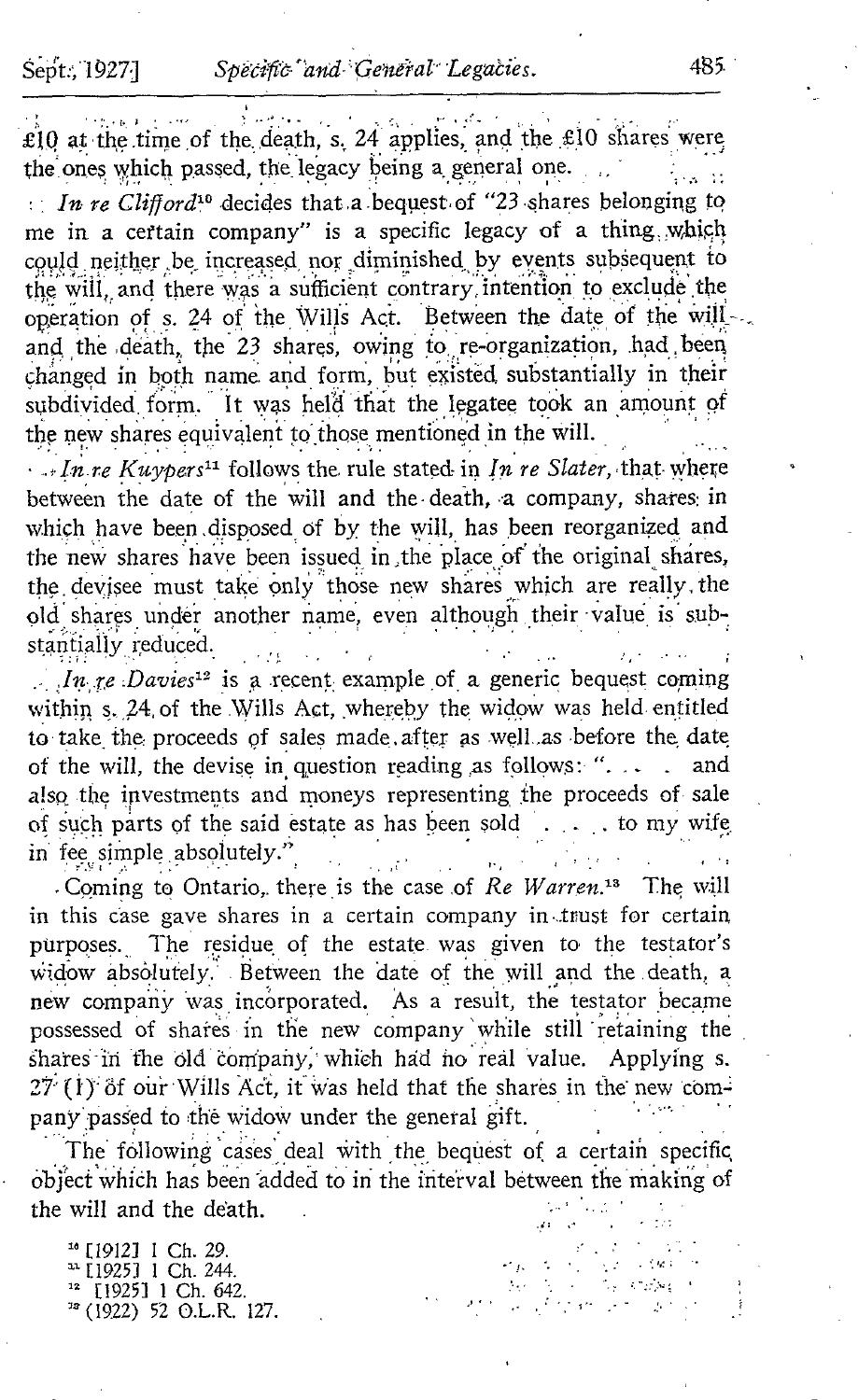In Castle v. Fox,<sup>14</sup> the testator bequeathed "Cleeve Court." It was held that all the property acquired after the date of the will and treated by the testator immediately before his death as an addition to the Cleeve Court estate, passed under the specific devise, s. 24 applying.

In re Portal and Lamb,<sup>15</sup> a cottage and land at S. were bequeathed to be preserved " in their present state." The testator contracted after the date of the will to purchase more extensive property at S., but died before the completion of the contract. It was held that a contrary intention within the meaning of s. 24 was not shewn with sufficient clearness, but that considering the circumstances of the case, the specific devise did not carry the after acquired property. Incidentally, this decision reverses the judgment of Kay J. reported in L.R. 27 Ch. at p. 600.

In the case of In re Horton,<sup>16</sup> a testator devised all his copyhold hereditaments at L. " now held by me as a customary tenant of the said manor or otherwise." Before his death he acquired the other undivided moiety in the copyhold so that, at his death, he possessed the entirety. It was held that the will operated to pass the entirety, and that a contrary intention within the meaning of s. 24 was not shewn, the expression " now held by me " being mere additional description of the property and not an essential part of the description, cutting down the earlier part of the devise.

There remain three Ontario cases. Re Rutherford,<sup>17</sup> holds that when the thing bequeathed remains and has been added to between the date of the will and the death, the whole property answering the description at the later date passes under s. 27 (1) of the Ontario Wills Act.

 $Re$  Rogers,<sup>18</sup> lays down the principle that where property is described in the will by metes and bounds, after acquired property does not pass, s.  $27$  (1) of the Wills Act applying.

 $Re$  West,<sup>19</sup> deals with a will disposing of two properties, one already subject to a mortgage. Prior to the death the other was also mortgaged. Under s. 38 (1) of the Ontario Act, which corresponds to the English Real Estate Charges Act, <sup>17</sup> & 18 Vict., c. 113, better known as Locke King's Act, the devisee of this second property was

ł,

À.

 $\ddot{i}$ 

" [1920] 2 Ch. 1.<br>" (1019) 42 O L. P

- $(1920)$  47 O.L.R. 82.
- $\sqrt[3p]{(1925-26)}$  29 O.W.N. 270. L

<sup>&</sup>quot;L.R. <sup>11</sup> Eq, 542.

 $^{16}$  (1885) 30 Ch. 50.

 $^7$ (1918) 42 O.L.R. 405. Ł